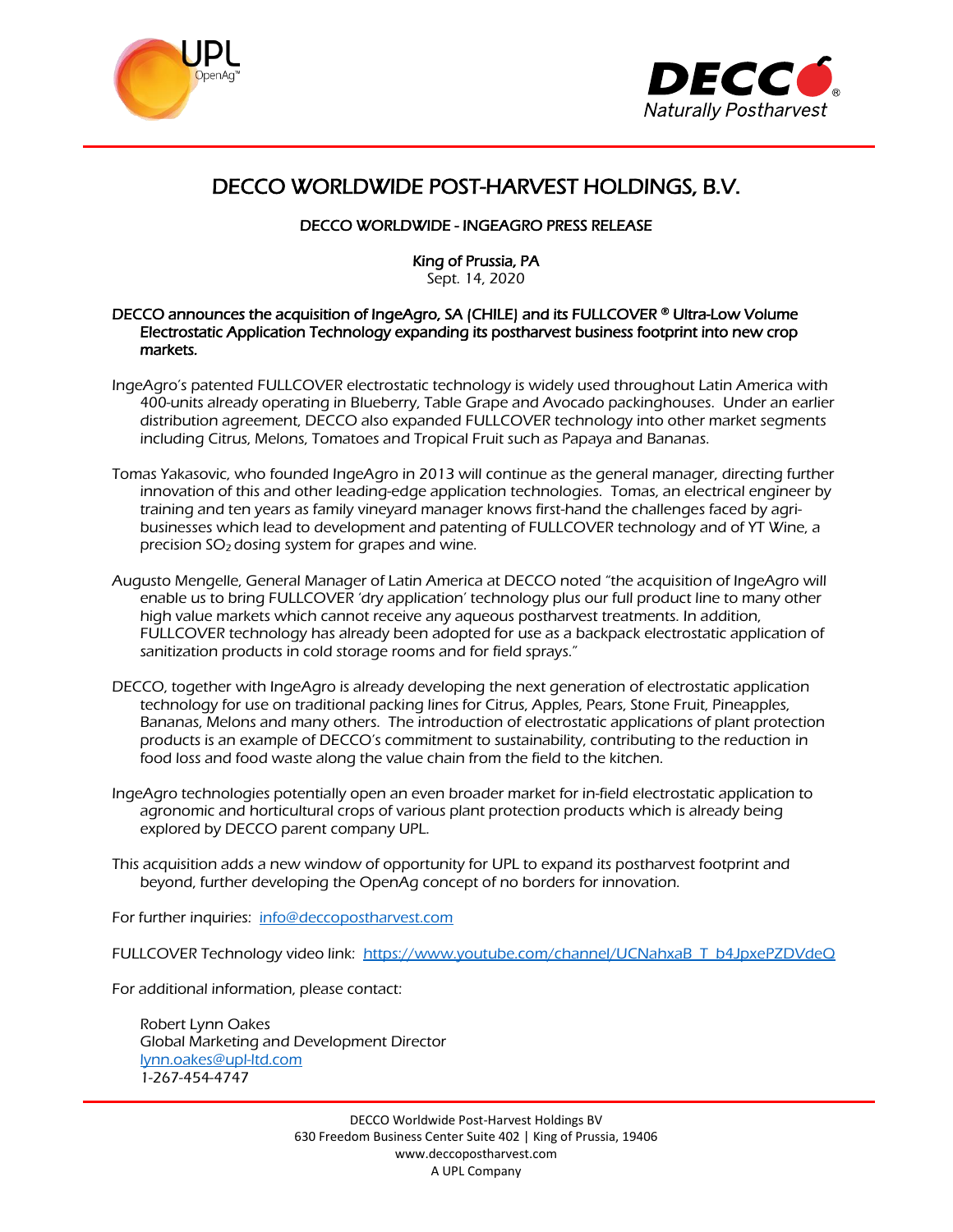





FULLCOVER® Packing House application of "dry application" DECCO protection products for Blueberries and other water sensitive crops.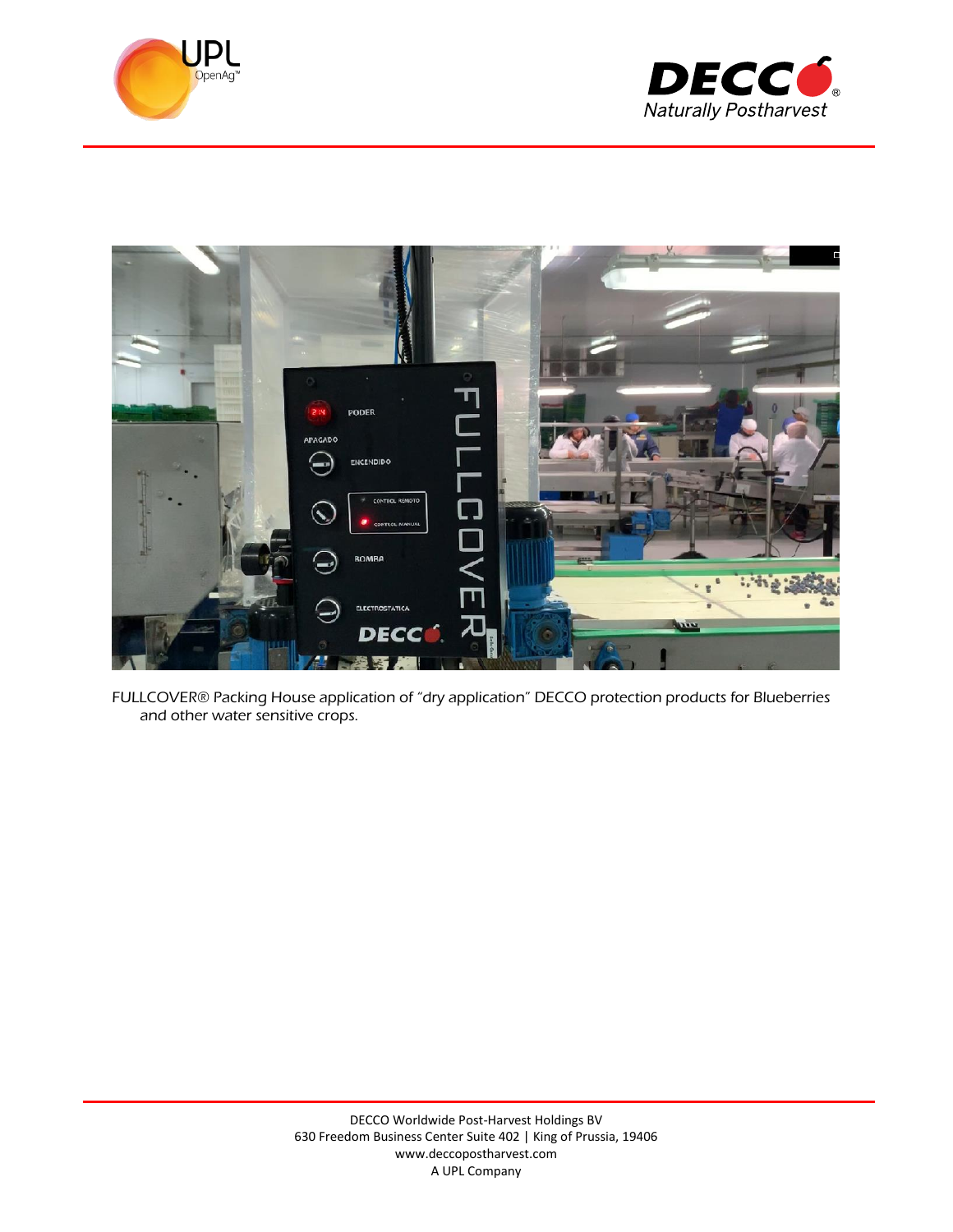





FULLCOVER® Back Pack application delivers complete coverage, penetrating deep into the orchard canopy

> DECCO Worldwide Post-Harvest Holdings BV 630 Freedom Business Center Suite 402 | King of Prussia, 19406 www.deccopostharvest.com A UPL Company